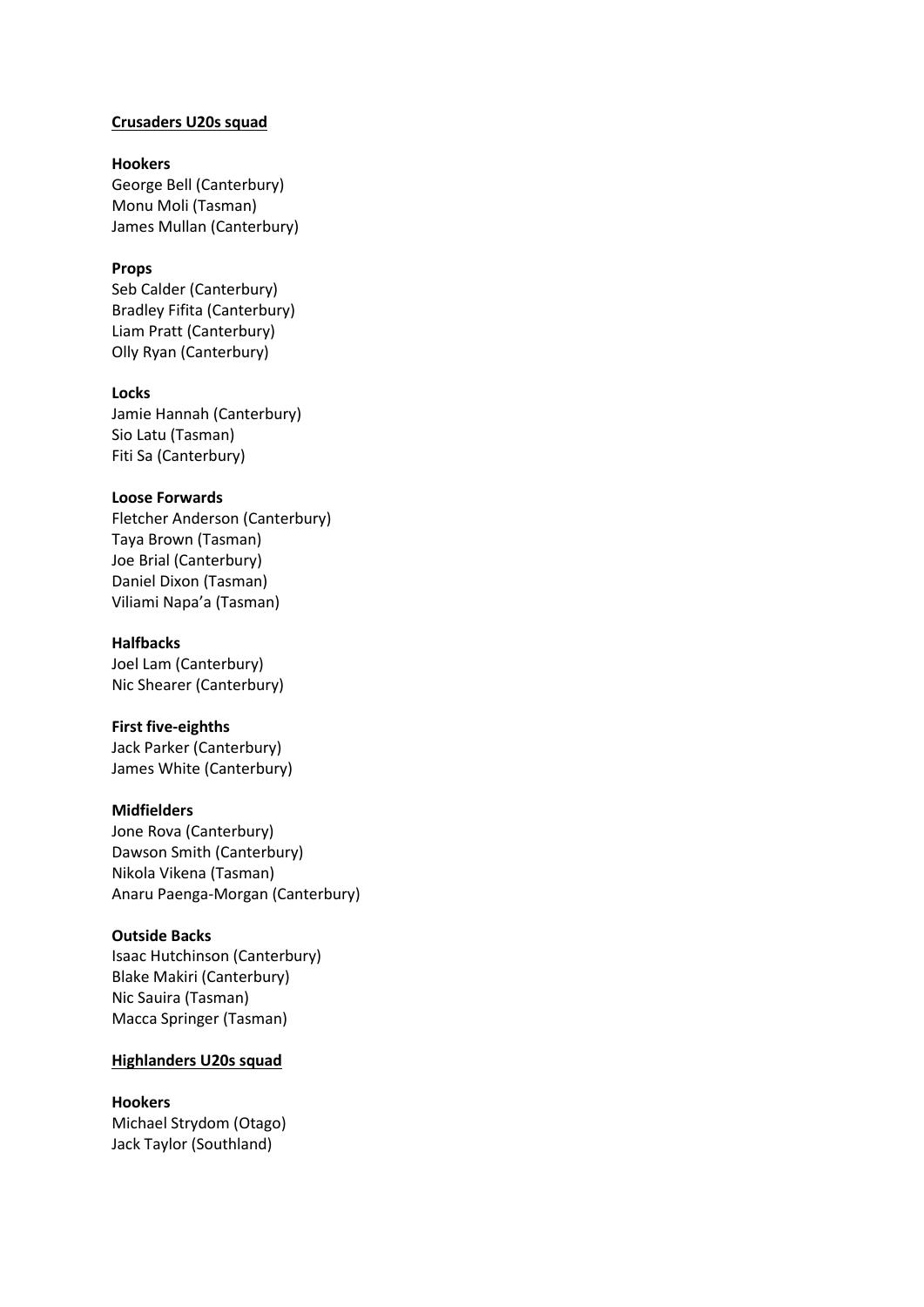## **Props**

Mahonri Auva'a Prop (Otago) Oscar Cowley-Andrea (Otago) Liam McIntosh (Southland) Isileli Otunuku (Otago) Rohan Wingham (Otago)

## **Locks**

Taylor Dale (Otago) Oliver Haig (Otago) Fabian Holland (Otago) Will Stodart (Otago)

### **Loose Forwards**

Heath Macewan (Otago) Hayden Michaels (Southland) Konrad Toleafoa (Otago) Semisi Tupou-Taeiloa (Otago) Edward Whyte (Otago)

## **Halfbacks**

Bradley Campbell (Otago) Noah Hotham (Tasman)

### **First five-eighths**

Ajay Faleafaga (Otago) Cameron Millar (Otago)

### **Midfielders**

Cameron Burgess (Otago) Jake Te Hiwi (Otago) Filipo Whitehouse-Opetaia Tovio (Otago)

### **Outside Backs**

Jeremiah Asi (Otago) Oliver Foote (Otago Finn Hurley (Otago) Bradley McPate (Otago)

### **Chiefs U20s squad**

**Hookers** Taine Kolosi (Bay of Plenty) Josiah Pokai (Taranaki)

### **Props**

Josh Bartlett (Bay of Plenty) Kauvaka Kaivelata (Counties Manukau) Havila Molia (Waikato) Hakaraia Richards-Coxhead (Waikato) Mason Tupaea (Waikato)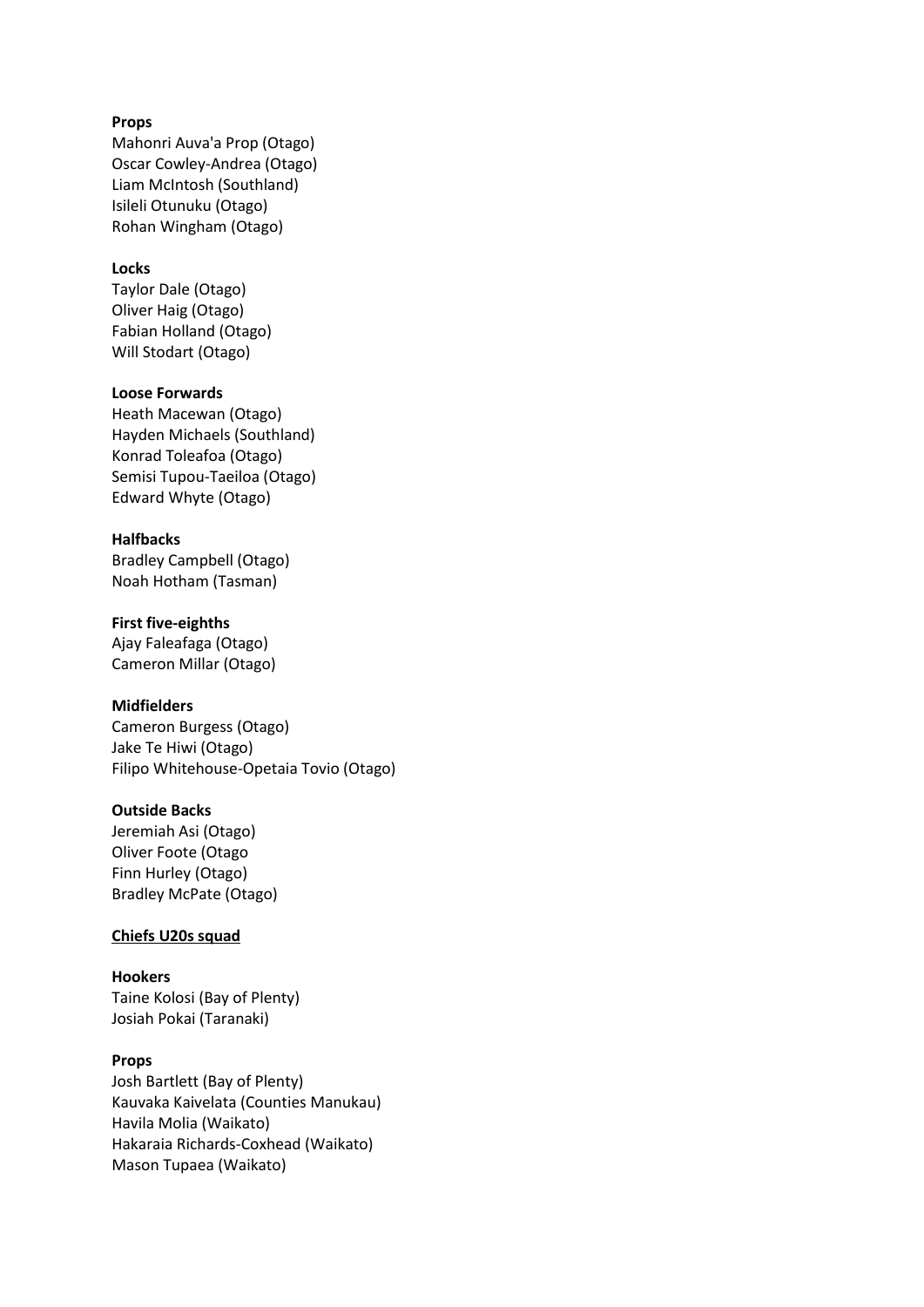#### **Locks**

Jadin Kingi (Counties Manukau) Curtis Palmer (Bay of Plenty) Rowan Slater (Taranaki) Andrew Smith (Waikato)

### **Loose Forwards**

Veveni Lasaqa (Bay of Plenty) Sionekau Lokeni (Waikato) Thor Manase (Counties Manukau) Sam Tuifua (Counties Manukau) Malachai Wrampling-Alec (Waikato)

### **Halfbacks**

Adam Lennox (Taranaki) Te Aonui Wharawhara-Muriwai (Waikato)

#### **First five-eighths**

Lucas Cashmore (Bay of Plenty) Taha Kemara (Waikato)

#### **Midfielders**

Austin Anderson (Waikato) Tevita Ofa (Counties Manukau) Levi Rewiti (Waikato) Quinnlan Tupou (Waikato)

### **Outside Backs**

Jole Naufahu (Waikato) Cody Nordstrom (Waikato) Maikel Tuala (Waikato)

### **New Zealand Barbarians U21s squad**

### **Hookers**

Bryn Gordon (Manawatu) Sean Ralph (Waikato)

#### **Props**

Joseph Gavigan (Manawatu) Ben Lopas Canterbury Sione Ahio (Auckland) Tupou Faiana-Lea'aemanu (Wairarapa Bush) Harris McRobbie (Canterbury)

## **Locks**

Boston Schuster (Auckland) Tahlor Cahill (Canterbury) Tiaki Fabish (Wellington/Hawkes Bay)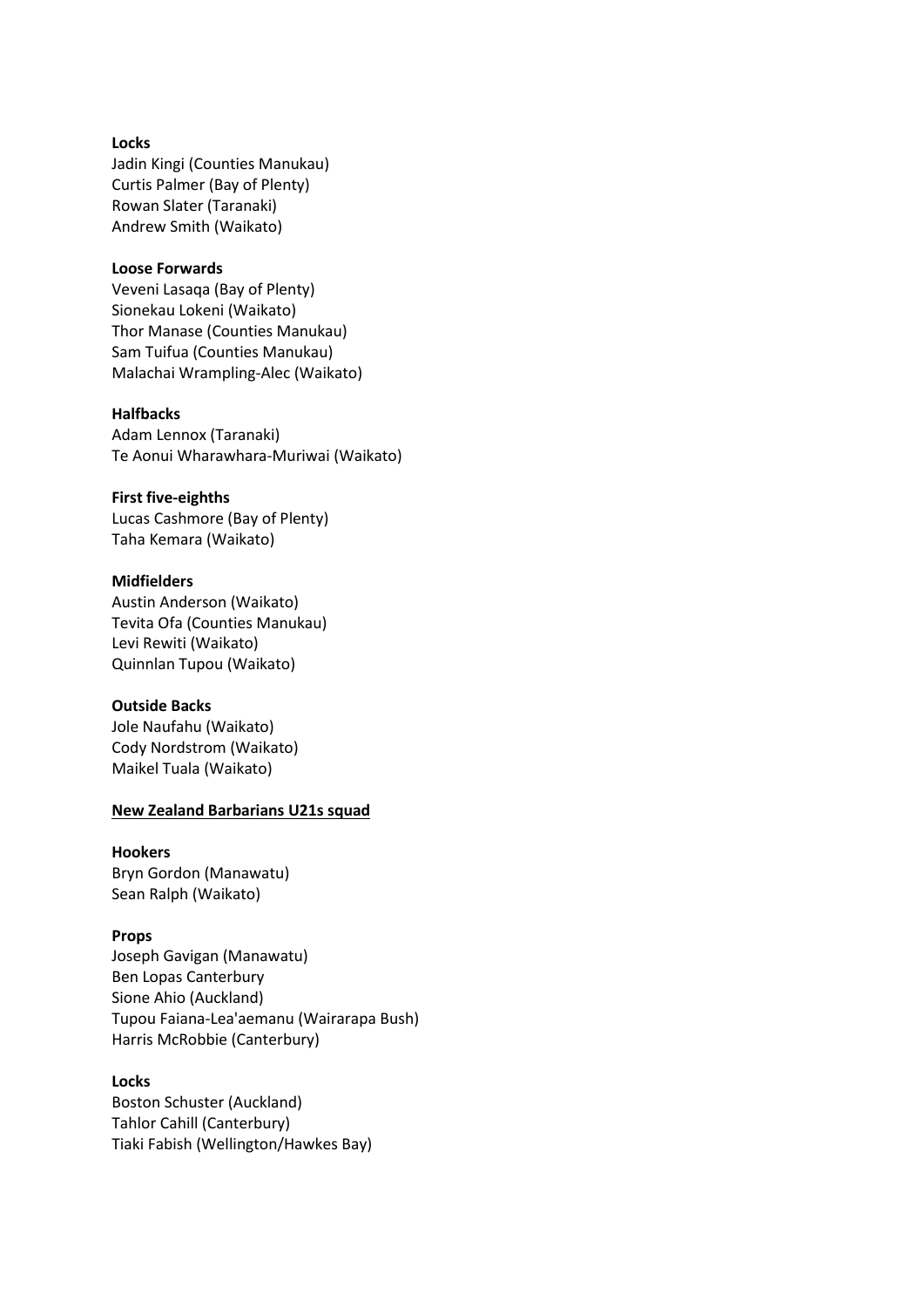### **Loose Forwards**

Logan Wakefield (Wairarapa Bush) Karl Ruzich (North Harbour) Nikora Broughton (Bay of Plenty) George Methven (Canterbury) Mitch Cox (Canterbury)

# **Halfbacks**

Kane O'Connor (Bay of Plenty) Josh Murrell (Southland) Riley Williams (Auckland)

#### **First five-eighths**

Josh Jacomb (Taranaki) Blair Murray (Canterbury)

#### **Midfielders**

Alfred Nonu (Auckland) William Gualter (Canterbury) Keegan McGregor (Canterbury)

## **Outside Backs**

Joel Cobb (Auckland) Westyn Cobb (Waikato) Callum Simpson (Canterbury) Mason Milham (Taranaki)

### **Hurricanes U20s squad**

### **Props**

Bradley Crichton (Wellington) Siale Lauaki (Wellington) Feleti Sae Ta'ufo'ou (Manawatū) Malakai Ngatai (Manawatū)

#### **Hookers**

Raymond Tuputupu (Manawatū) Sase Va'a (Manawatū) Tutangiora Mafi (Manawatū)

### **Locks**

Matt Monaghan (Hawkes Bay) Jack Riley (Wellington) Lawrence Leung Wai (Otago)

## **Loose Forwards**

Dominic Ropeti (Wellington) Cooper Flanders (Hawkes Bay) Peter Lakai (Wellington) Sione Halalilo (Wellington) Tino Savea (Hawkes Bay)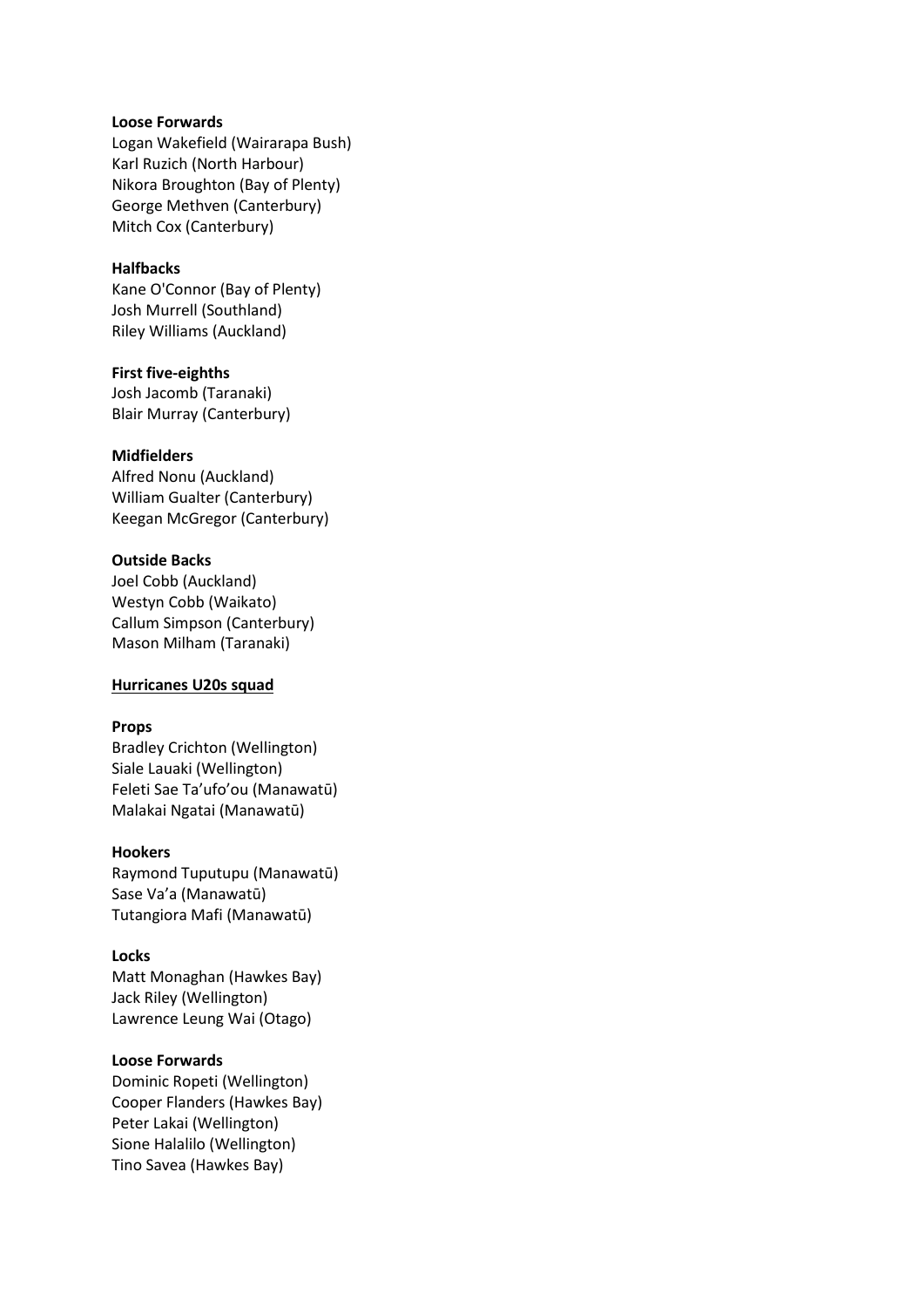## **Halfbacks**

Jordi Viljoen (Manawatū) Sam Howling (Wellington) Logan Love (Wellington)

### **First five-eighths**

Isaiah Armstrong-Ravula (Manawatū) Harry Godfrey (Hawkes Bay)

## **Midfielders**

Riley Higgins (Wellington) Kyle Brown (Manawatū) Ezra Malo (Hawkes Bay)

## **Outside Backs**

Isi Saumaki (Wellington) Logan Henry (Manawatū) Epeli Waqaicece (Manawatū) Chicago Doyle (Wellington)

## **Blues Under 20's squad**

## **Hookers**

Jordan Hutchings (Auckland) Tevita Taufahema (Auckland)

# **Props**

Sam Davies (North Harbour) Maliu Niuafe (Auckland) Salesi Tuifua (Auckland) JT Pont Bellamy (Northland) Liston Tupou (Auckland)

## **Locks**

Allan Craig (Northland) Josh Beehre (Auckland) Alefosio Aho (Auckland) Rory Woods (Northland)

## **Loose Forwards**

Will Bason (Auckland) Sam Hainsworth-Fa'aofo (Auckland) Che Clarke (Auckland) Chlayton Frans (North Harbour) Wallace Sititi (Auckland)

# **Halfbacks**

Dayton Iobu (Auckland) Ben Fuhiniu (North Harbour)